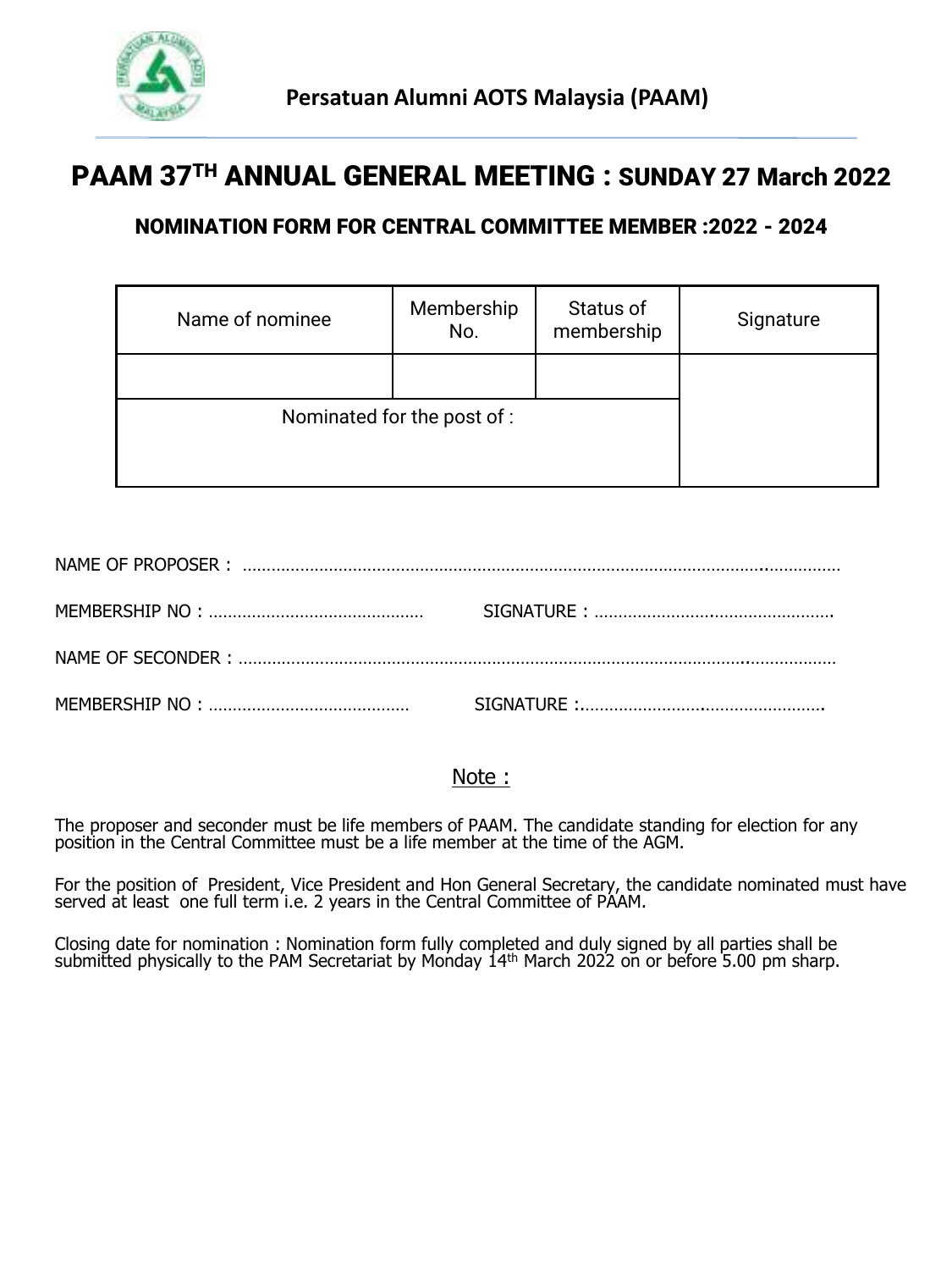

## PERSATUAN ALUMNI AOTS MALAYSIA

[R.O.S Reg. No. 3720/85 (Selangor)] No. 52A, Jalan SS22/25, Damansara Jaya, 47400 Petaling Jaya, Selangor Darul Ehsan. Tel: 603-77262863 Fax: 603-77282348 E-mail: paam@aots.org | Website: www.aots.org

#### PERSATUAN ALUMNI AOTS MALAYSIA (PAAM) NOTICE OF 37th ANNUAL GENERAL MEETING

Date: 24th February 2022

Dear PAAM Members.

NOTICE IS HEREBY GIVEN for the 37<sup>th</sup> Annual General Meeting of PAAM to be held as follows:

Date: 27 March 2022

Venue: THE SAUJANA HOTEL KUALA LUMPUR, Saujana Resort, Jalan Lapangan Terbang SAAS, Shah Alam, Selangor,

Time: 2.00 pm  $-$  5.00 pm.

#### Agenda:

- 1. Attendance registration for pre-registered members for the PAAM 37th AGM.
- 2. Opening Address by President.
- 3. Confirmation of minutes of 36th AGM held at Saujana Resort, Subang.
- 4. Matters arising from 36th AGM minutes.
- 5. Presentation and Adoption of 2021 Annual Report of PAAM.
- 6. Presentation and Adoption of PAAM's Statement of Accounts ending 31<sup>st</sup> Dec. 2021.
- 7. Election for the PAAM Central Committee for 2022 2024.
- 8. Any other business for which prior notification had been received (if any).
- 9. Adjournment of the PAAM 37th AGM

Stephen on General Se tarv

#### PROGRAMME FOR THE 37th ANNUAL GENERAL MEETING

12.30 pm to 1.45 pm 1.45 pm to 2.00 pm 2.00 pm 5:00pm

Buffet Lunch @ abovementioned venue. Attendance Registration for AGM Pre-registered Members. 37<sup>th</sup> AGM commences 37<sup>th</sup> AGM adjourns